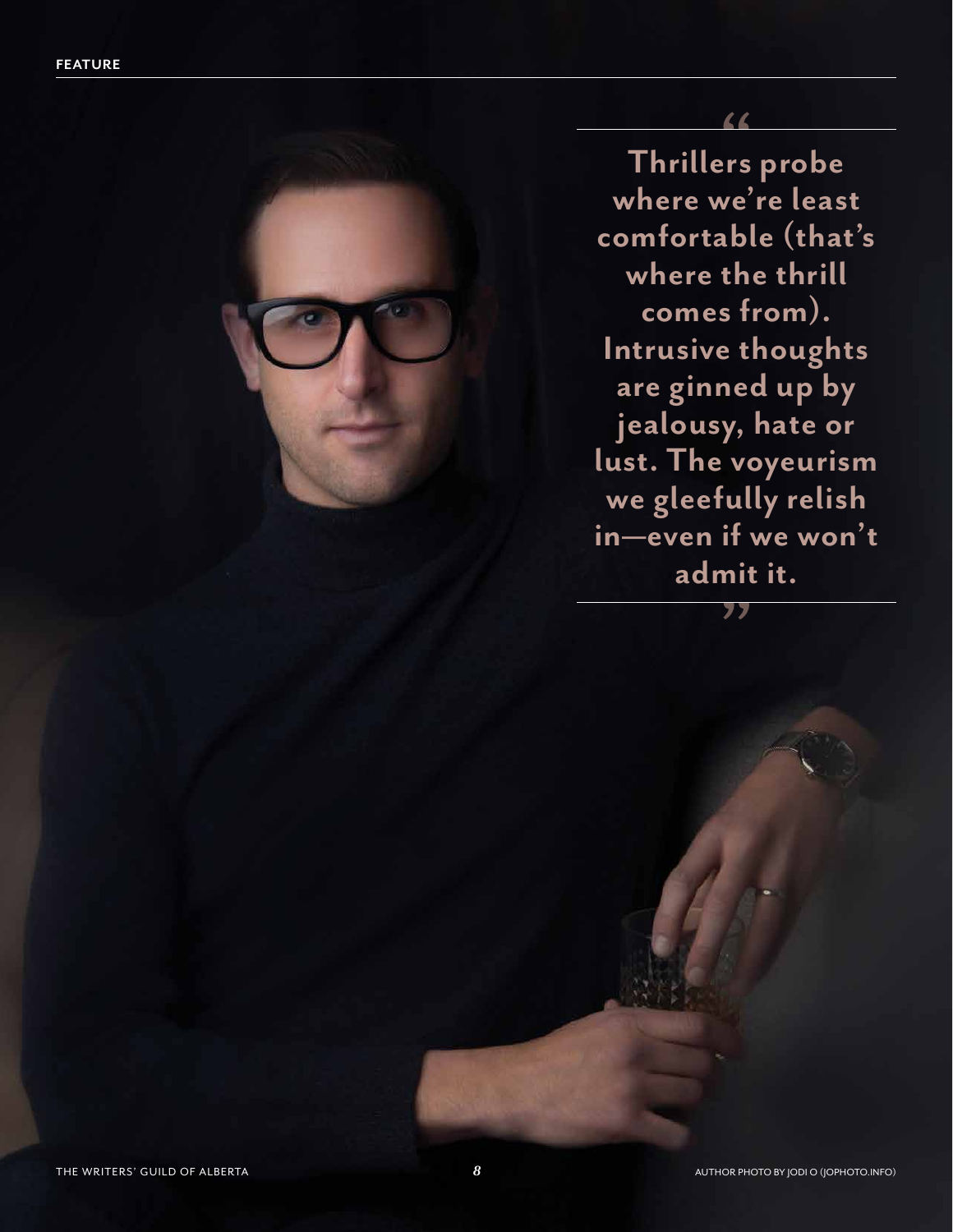## P. J. VERNON

## WE ARE ALL VILLAINS IN SOMEONE ELSE'S STORY

## *But someone else's story isn't our own*

**WALK SERVIET A CONSERVING THE METAL STARK SERVING STARK ON THE LITTLE METAL SOFT THE LITTLE METAL SOFT A LITTLE STARK SERVIET SHOW SERVIET STARK SERVIET SHOW SERVIET SHOW SERVIET SHOW SERVIET SHOW SERVIET SHOW SERVIET SHO** believe, this kid always played the villain. Vader over Skywalker. Ursula fought tooth and nail for the coveted role of Whatever Color Power Ranger, wicked Rita Rapunzel was all mine. Why the hell would anyone want to be the hero? Heroes were boring. Banal. They were fighting for the status quo while villains challenged the system. Villains were magnetic. Villains had a five-year strategic plan.

Sure, behaving badly is fun; the pursuit of unfettered power or revenge or whatever is thrilling. But beyond swishy black capes and planet-shattering super lasers is something else, villains don't fit in. Their very survival is threatening. They're *Them* and everyone else is *Us*. As a queer kid white-knuckling his way through life in the Bible Belt, villains were, above all else, relatable. From the rigid pews of church and school, I was made to feel like one every day.

When you're bound for hell with the worst of them, is it unreasonable to question the moral authority fating you to burn alongside Caligula and Stalin for eternity? When survival is tethered to lies about who you are and who you love, is dishonesty really a vice? When your community holds no place for you, should its norms and mores go unchallenged?

Thrillers—or suspense or domestic noir, depending on who you ask and what day—are where moral compasses are stresstested and the idea we've evolved beyond our more primordial urges, exposed as a

tissue-paper thin veneer. Thrillers probe where we're least comfortable (that's where the thrill comes from). Intrusive thoughts are ginned up by jealousy, hate or lust. The voyeurism we gleefully relish in—even if we won't admit it. We don't belong in the relationships and therapy sessions and bedrooms of strangers—but we'd have a hell of a time as a fly on the wall. As humans, we engage in both likable and unlikable behaviour, and thriller readers do not expect that thriller writers deliver sympathetic protagonists. All they ask of characters is that they are engaging and relatable. If any of us can't relate to notions of revenge and fear and regret, maybe we aren't honest with ourselves.

Of course, suspenseful tales excite us. They examine trust—in our loved ones, our communities, ourselves—and force the question, "Could this happen to me?" Likewise, when I started experimenting with the genre, my first instinct was to anchor narratives around queer protagonists—after all, it's what I know best. While I weighed writing characters like me into manuscripts I hoped to sell one day, is there a reason I'm not represented on the pages of all these thrilling breakout hits?

Whatever creative rocket fuel my lived experiences as a gay man would've given my plots was no match for one enormous fear: which large publisher with international distribution would ever buy a gay thriller? More important, what casual "mainstream" reader will pick up a book like this? Not a gay memoir in which

my wounds and traumas reopened, not a coming-out drama of literary fiction tragic or comical or otherwise—but a good old-fashioned thriller brimming with gaslighting and murder and maybe a little toxic sex here and there (you know, a Gillian Flynn novel… just gay)?

I shared an identity with fictional characters in *Will & Grace*, not in crime fiction with huge press backing. These stories exist. We all stand on the shoulders of those who came first, and I've had the privilege of being swept away by tremendous, page-turning crime novels from folks like the awardwinning Michael Nava (*Carved in Bone* is stunning). Growing up in rural South Carolina, where Walmart shelves were the only retail shelves, I often wonder what might've been different. What if I could travel back in time and leave one of Nava's novels somewhere for Teenage Me to discover? But I have no time machine, and the transformation of crime fiction that brought us queer novels like Kelly J. Ford's *Cottonmouths*, John Fram's *The Bright Land*s, and Micah Nemerever's *These Violent Delight*s hadn't reached me as I began to write.

So, there I was, years later, querying literary agents with a not-gay-but-still-verythrilling manuscript (ultimately published as my debut *When You Find Me*) when it happened. I was struck by a *f--k it!* moment spurred by the hundreds of rejections I'd collected and sustained through watching authors like Kellye Garrett, renowned for her multi-award-winning The Detective